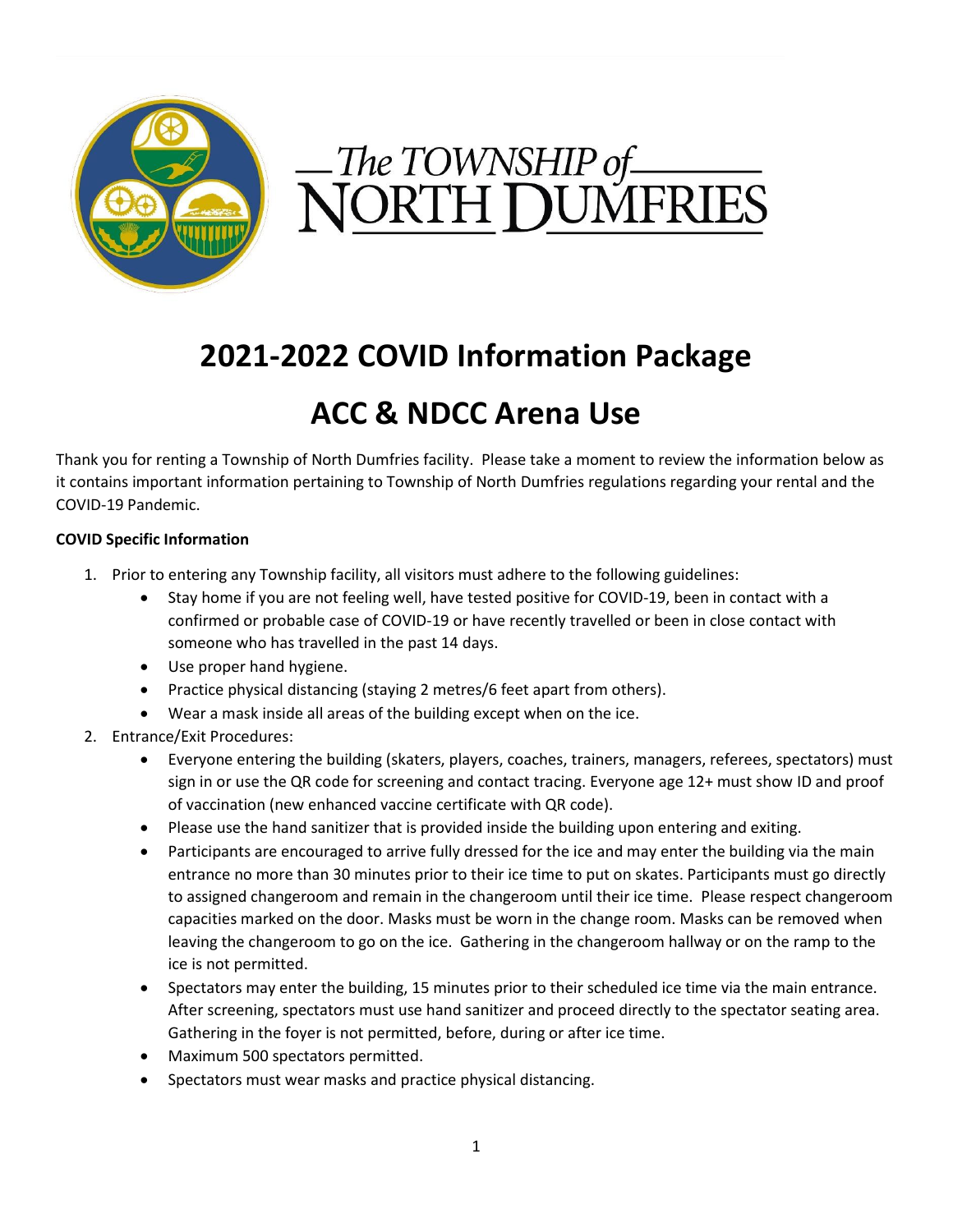- Please follow all signage, distance markings, stanchions and other barricades placed to assist with spacing and proper flow paths throughout the building.
- All participants must leave the ice immediately at the conclusion of their ice time and proceed to the assigned change rooms. The change room must be evacuated 15 minutes after the rental time. No gathering in the hallway or foyer is permitted.
- All spectators must exit the building immediately after the end of the ice time. No gathering in the hallway or foyer is permitted.
- 3. User Group Office Space/Storage Space (if applicable):
	- This space will only be available during your rental period or by appointment with Township staff. There will be no unauthorized use of this area. Physical distancing requirements and mask wearing apply with office and storage spaces. We kindly ask that you limit your time in this space and only access it for essential reasons.
- 4. Change Room & Washroom:
	- Washroom facilities for ice participants are available in the assigned change room.
	- Showers are permitted but please ensure you leave the change room 15 minutes after your rental time.
	- Washrooms are available for spectators. At the NDCC, the washrooms beside the concession stand can be used. At the ACC, washrooms are located in the upstairs hallway.
- 5. Conduct:
	- Physical distancing and all COVID-19 related protocols are the sole responsibility of the renter.
	- The renter is required to inform all participants of the COVID-19 protocols.
	- All facility rules must be adhered to and are the responsibility of the renter.
- 6. Items Allowed In The Facility:
	- Attendees are asked to limit bringing food or beverages into the recreation facilities (water for sport is exempted). Only consume these items if absolutely necessary, and re-mask as soon as possible after consuming within the recreation facilities. These measures are in place to encourage mask wearing while in our recreation facilities.
	- Equipment bags for skates/equipment are permitted.
	- Small bags for personal belongings permitted.
	- There will be no lost and found, anything left behind will be discarded.
- 7. Warm up/Dryland Training:
	- Warm up in the form of walking on the walking track can take place within the 30 minutes prior to schedule ice time. Stretching activities can occur in the designated area of the walking track.
- 8. Team Sports and Live Sporting Events:
	- On-ice capacity is 100.
	- Participants are strongly encouraged to remain 2 metres apart on benches.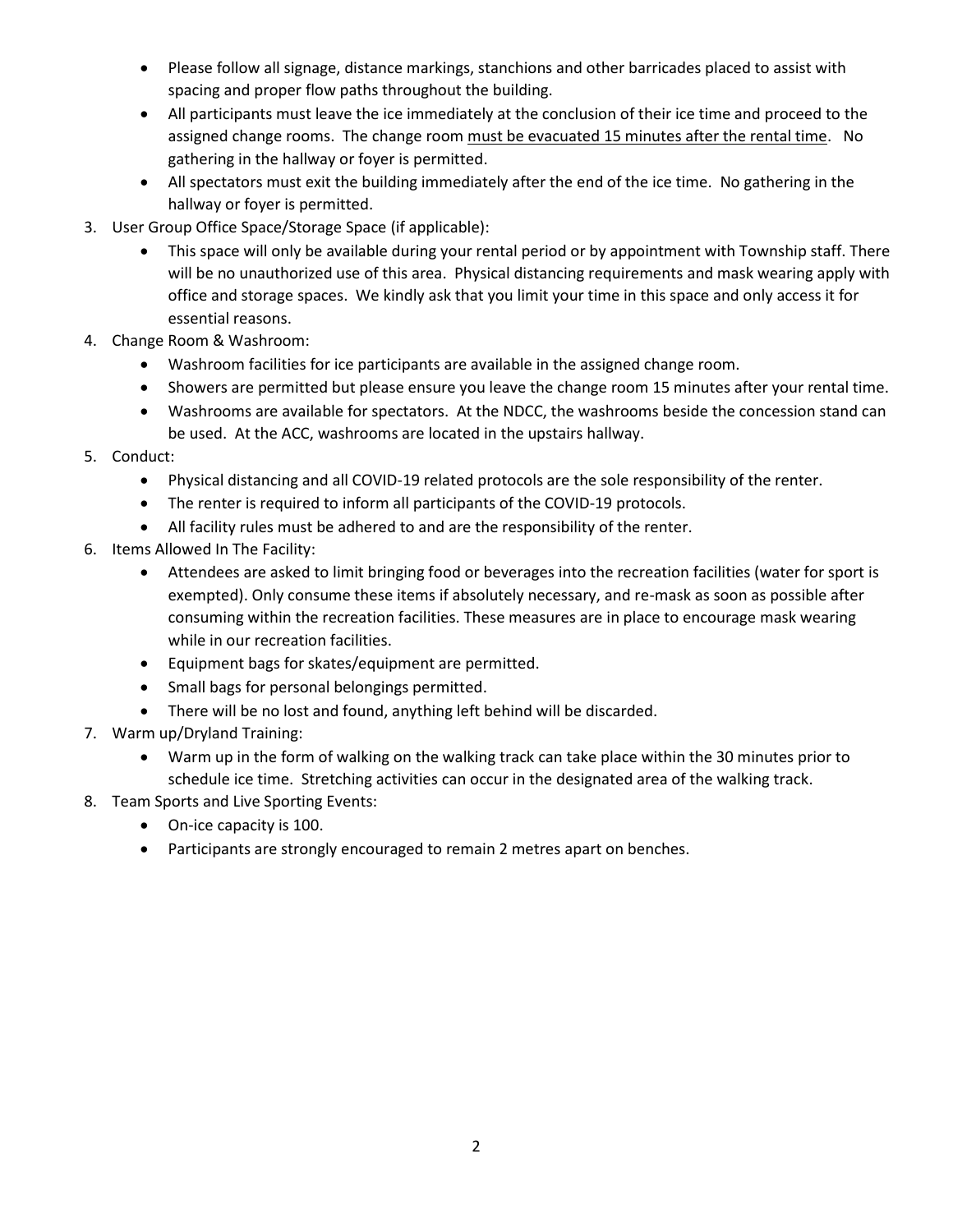# **COVID-19 Terms and Conditions**

The Township of North Dumfries is committed to providing a safe, clean environment. To accomplish this goal, we look forward to working with all stakeholders in respecting the controls being put in place to ensure that all who enter, and leave our facilities remain healthy.

Renter Responsibilities:

- The renter is responsible for ensuring all Public Health and municipal guidelines are followed, including enforcement of physical distancing of 2 metres for all participants.
- The renter is responsible to develop and implement a COVID safety plan and to ensure that it is adequate for your intended use and the mitigation of COVID related risks associated with the intended activities. In addition, any liability associated with these measure or alleged failures to protect attendees/third parties stemming from the rental is not the responsibility of the Township.
- Rental groups are responsible for ensuring COVID-19 protocols are updated regularly to meet current Health Regulations and Government guidelines related to COVID-19.
- When reporting accidents or incidents to the Township, possible contracting or exposure to COVID or viral infection arising from your rental must be documented.

Prior to entering any Township facility, all participants and visitors must adhere to the following guidelines:

- Please stay home if you are not feeling well, have tested positive for COVID-19, been in contact with a confirmed or probable case of COVID-19; or have recently travelled or been in close contact with someone who has travelled in the past 14 days
- Use proper hand hygiene
- Always practice physical distancing (staying 2 metres/6 feet apart from others)

#### **Rental Conditions:**

Rental agreements may be cancelled due to unforeseen circumstances related to COVID-19. Should there be a cancellation of your rental due to any such cause, the Township of North Dumfries will not be responsible for any costs associated with the cancellation. A credit or refund of your rental fee will be applied.

Any liability associated with these measures or alleged failures to protect attendees/third parties stemming from the rental is not the responsibility of the Township of North Dumfries. If you have purchased your liability insurance through Gameday, the renter and participants must be made aware that they have excluded coverage for COVID-19 or viral infection losses, and that a lack of insurance coverage does not prevent possible actions being commenced against you for the use of our facilities.

**The Renter agrees to hold and save harmless the Township of North Dumfries for any actions, claims or proceedings for injuries, damages, personal loss or other loss, caused by the negligence of the Renter and guests of the Renter for use of Township premises arising out of this said contract.**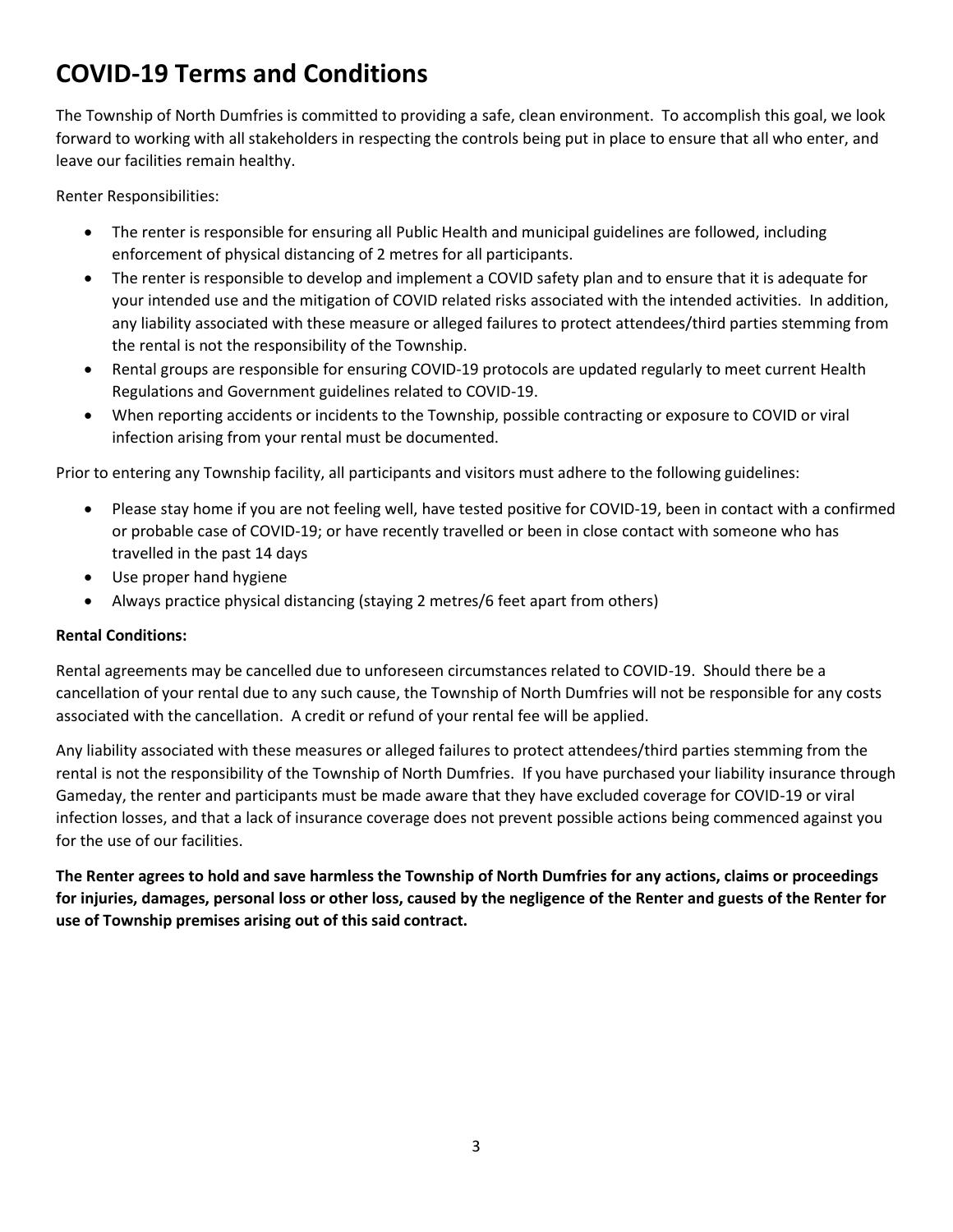# COVID19 Safety Plan

# User Group/Renter Information

| Name:                                             |       |  |
|---------------------------------------------------|-------|--|
| Address:                                          |       |  |
| City:                                             | Email |  |
| Phone:                                            | Date: |  |
| <b>Physical Distancing &amp; Capacities</b><br>1. |       |  |

What will be done to ensure physical distancing guidelines and facility capacities will be adhered to?

## 2. Hygiene

How will you ensure hand washing, hygiene protocols and practices, availability of hand sanitizer etc?